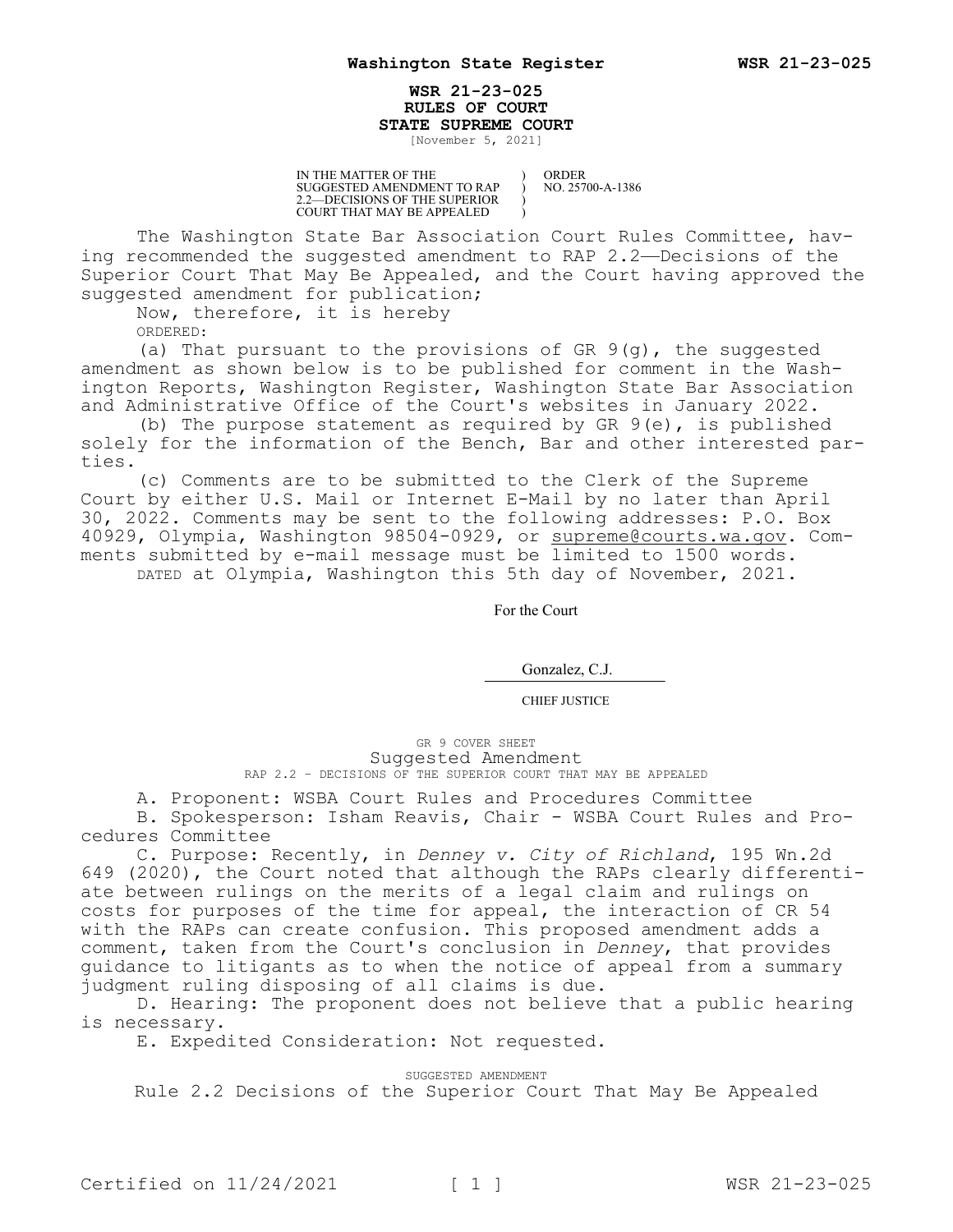**(a) Generally.** Unless otherwise prohibited by statute or court rule and except as provided in sections (b) and  $(c)$ , a party may appeal from only the following superior court decisions:

(1) *Final Judgment.* The final judgment entered in any action or proceeding, regardless of whether the judgment reserves for future determination an award of attorney fees or costs.

(2) [Reserved.]

(3) *Decision Determining Action.* Any written decision affecting a substantial right in a civil case that in effect determines the action and prevents a final judgment or discontinues the action.

(4) *Order of Public Use and Necessity.* An order of public use and necessity in a condemnation case.

(5) *Juvenile Court Disposition.* The disposition decision following a finding of dependency by a juvenile court, or a disposition decision following a finding of guilt in a juvenile offense proceeding.

(6) *Termination of All Parental Rights.* A decision depriving a person of all parental rights with respect to a child.

(7) *Order of Incompetency.* A decision declaring an adult legally incompetent, or an order establishing a conservatorship or guardianship for an adult.

(8) *Order of Commitment.* A decision ordering commitment, entered after a sanity hearing or after a sexual predator hearing.

(9) *Order on Motion for New Trial or Amendment of Judgment.* An order granting or denying a motion for new trial or amendment of judgment.

(10) *Order on Motion for Vacation of Judgment.* An order granting or denying a motion to vacate a judgment.

(11) *Order on Motion for Arrest of Judgment.* An order arresting or denying arrest of a judgment in a criminal case.

(12) *Order Denying Motion to Vacate Order of Arrest of a Person.*  An order denying a motion to vacate an order of arrest of a person in a civil case.

(13) *Final Order after Judgment.* Any final order made after judgment that affects a substantial right.

**(b) Appeal by State or a Local Government in Criminal Case.** Except as provided in section (c), the State or a local government may appeal in a criminal case only from the following superior court decisions and only if the appeal will not place the defendant in double jeopardy:

(1) *Final Decision, Except Not Guilty.* A decision that in effect abates, discontinues, or determines the case other than by a judgment or verdict of not guilty, including but not limited to a decision setting aside, quashing, or dismissing an indictment or information, or a decision granting a motion to dismiss under CrR 8.3(c).

(2) *Pretrial Order Suppressing Evidence.* A pretrial order suppressing evidence, if the trial court expressly finds that the practical effect of the order is to terminate the case.

(3) *Arrest or Vacation of Judgment.* An order arresting or vacating a judgment.

(4) *New Trial.* An order granting a new trial.

(5) *Disposition in Juvenile Offense Proceeding.* A disposition in a juvenile offense proceeding that (A) is below the standard range of disposition for the offense, (B) the state or local government believes involves a miscalculation of the standard range, (C) includes provisions that are unauthorized by law, or (D) omits a provision that is required by law.